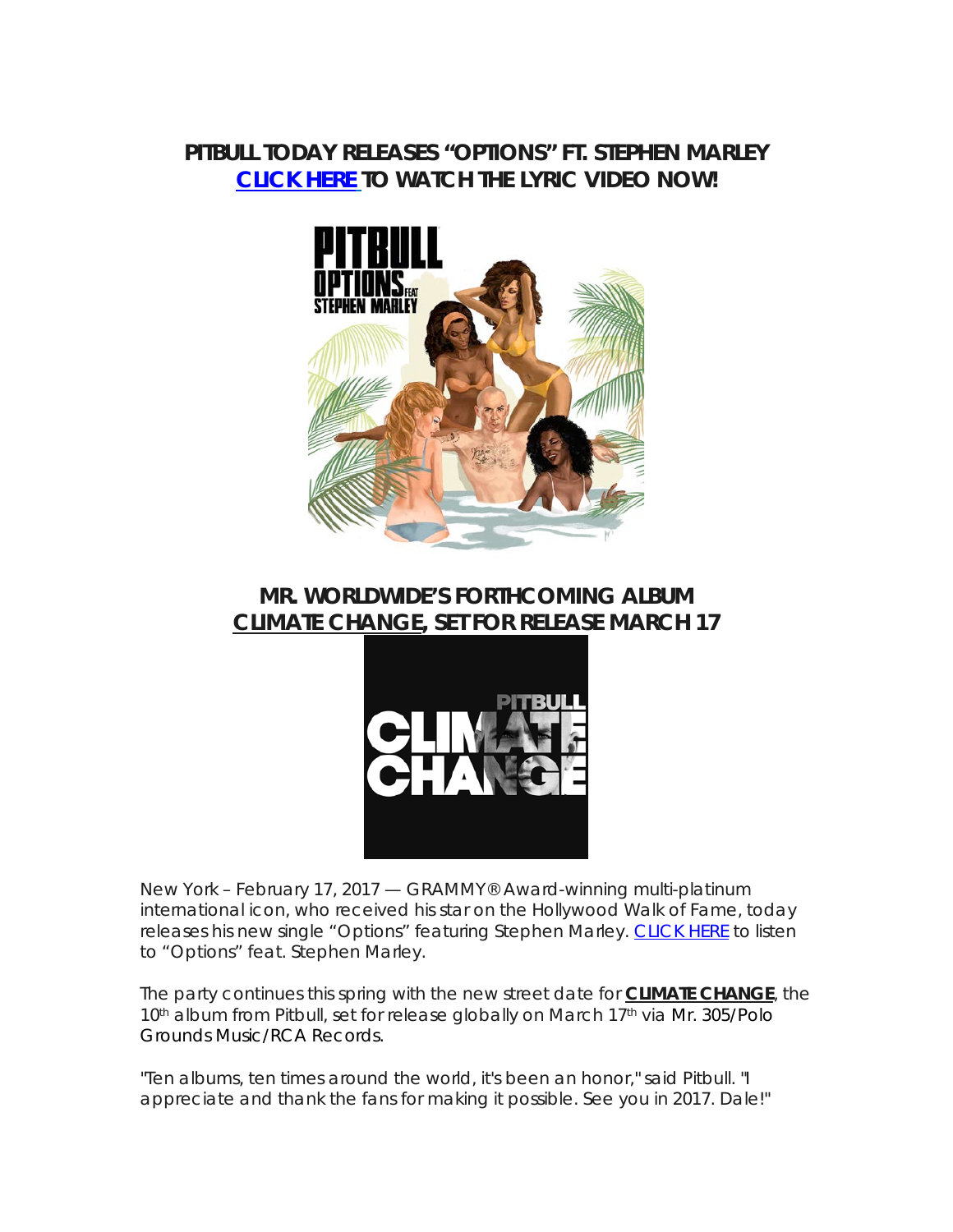## **About PITBULL**

From Mr. 305 to Mr. Worldwide, Armando Christian Perez, aka Pitbull, rose from the streets of Miami to exemplify the American Dream and achieve international success. His relentless work ethic transformed him into a Grammy®-winning global superstar and business entrepreneur. Along the way, he's has been the subject and host of prestigious cable and network specials. His music has appeared in "Men In Black III" and "The Penguins of Madagascar," and he even had a starring voiceover role in the animated 3D movie "Epic." Landing No. 1 hits in over 15 countries, 9 billion YouTube/VEVO views, 70 million single sales and 6 million album sales, Pitbull does not stop. His social networking channels include 58 million Facebook followers (@Pitbull), 23 million Twitter followers (@Pitbull) and 5 million Instagram followers (@Pitbull), plus more than 8 million YouTube subscribers (PitbullVEVO and PitbullMusic). Making global music, Pitbull flaunts a style that's indisputably his own. Releasing his full-length debut, "M.I.A.M.I" in 2004, followed by the success of 2006's "El Mariel" and 2007's "The Boatlift." In tribute to his father, he delivered his first Spanish-language album, "Armando," in 2010. He grinded it out on the road and touched down everywhere from the Far East and South America to Europe and all across the U.S. His success continued as he went on to release additional chart-topping platinum hits, including "Timber" [featuring Ke\$ha], "Fireball" [featuring John Ryan] and more. In March 2017, Pitbull will release his 10th full-length album, *Climate Change*, after wrapping his second headlining arena run – "The Bad Man Tour," named after the *Climate Change* hit single performed on the 2016 Grammy Awards.

Pitbull also continues to forge a presence in the business world with his vodka Voli, fragrance line "Pitbull," a strategic alliance with Playboy Enterprises and brand partnerships such as Norwegian Cruise Line. His Honey I'm Home production company has partnered with Endemol Shine North America for three New Year's Eve Revolution live TV shows on FOX, and Pitbull's Globalization (Ch. 4) on Sirius XM features some of the most prominent DJs from around the world.

Honored by his accolades and awards, Pitbull is especially proud that he has received a key to the city of his beloved Miami, has a wax figure on display at Madame Tussaud's Orlando, and received his star on the Hollywood Walk of Fame in the Celia Cruz Plaza on Hollywood Boulevard. In "Freedom," another track on *Climate Change*, he sums everything up: "Went from a poor kid to a well-known all-around-the-globe world-class citizen, man I paid all my dues and earned my stripes took all the wrong in my life and I made it right." That's the dream, and Pitbull is showing everybody it's possible. Dale!

## **STREAM/BUY "OPTIONS" FT. STEPHEN MARLEY**

Apple Music - <http://smarturl.it/OPTIONSa> Spotify - <http://smarturl.it/OPTIONSs> Google - <http://smarturl.it/OPTIONSg>